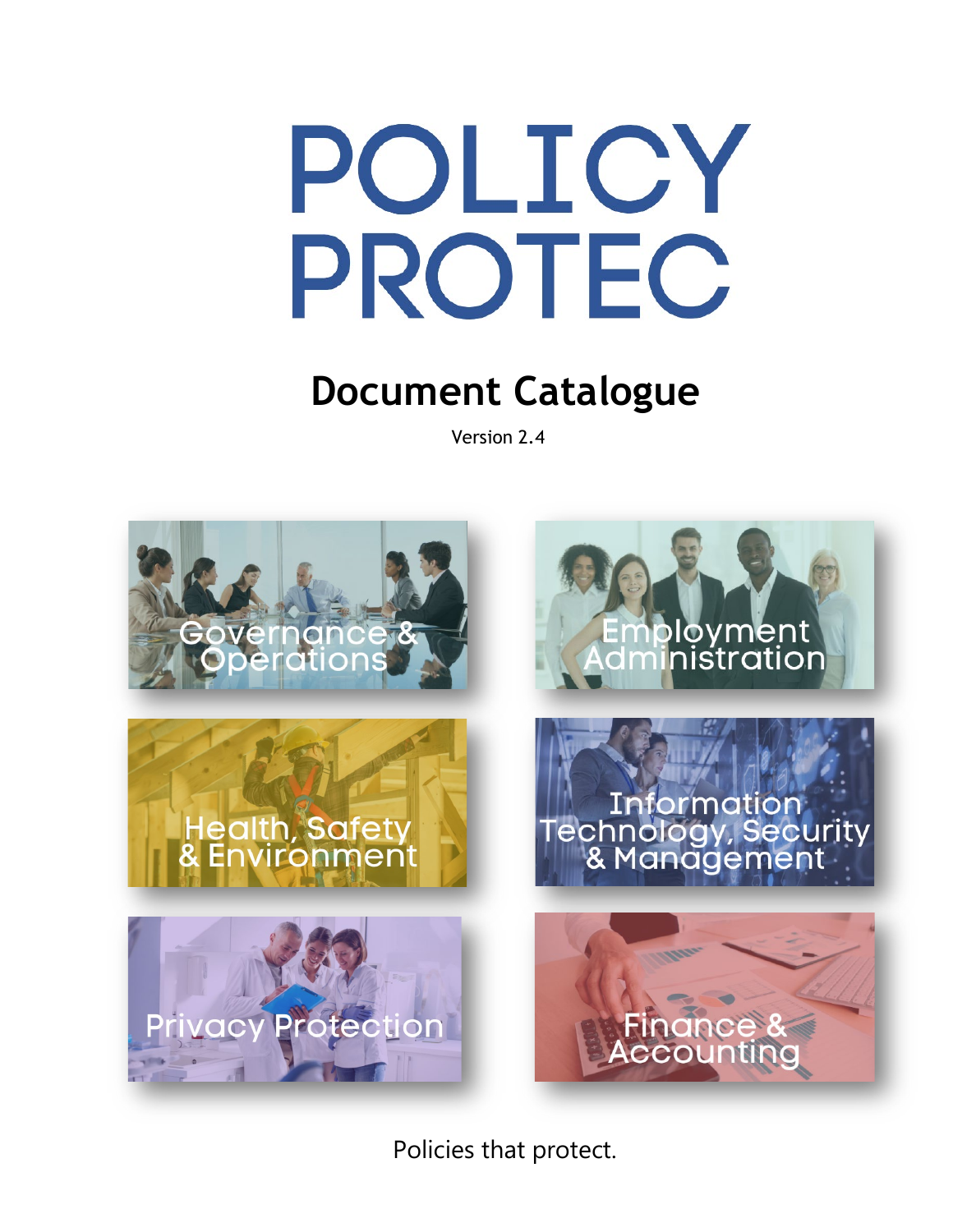#### **What we do**

We provide the policies, procedures, and associated documents Canadian organizations require to comply with the law, control risk, and engage employees.

Our documents are clear, coordinated, and customized to each client's requirements.

#### **How to use this catalogue**

Whether you need a few policies to close a gap, or require a complete set of documents to achieve strategic objectives, POLICY PROTEC is the smart solution.

Use this catalogue as an idea generator. Identify the documents you require, then contact us for a quotation.

If you don't see a document you need, not to worry: we'll custom-develop exactly what you require.

And if you are not sure what your organization needs, contact us. We'll assess the current state of your documents, discuss your goals, and provide recommendations you can trust.

#### **Firm, fixed-fee quotations**

We don't lock you into a multi-year subscription for documents you'll never use. We provide a firm, fixed-fee quotation for exactly the resources your organization requires. You pay for what you need, and nothing more.

#### **About us**

POLICY PROTEC is Canada's leading boutique compliance consultant and policy developer. Our proprietary list-based policies are simply superior to longform documents and boilerplate downloads.

We proudly serve all Canadian sectors and industries.

#### **Contents**

| Information technology, security, |  |
|-----------------------------------|--|
|                                   |  |
|                                   |  |
|                                   |  |



Copyright 2022 POLICY PROTEC. All rights reserved.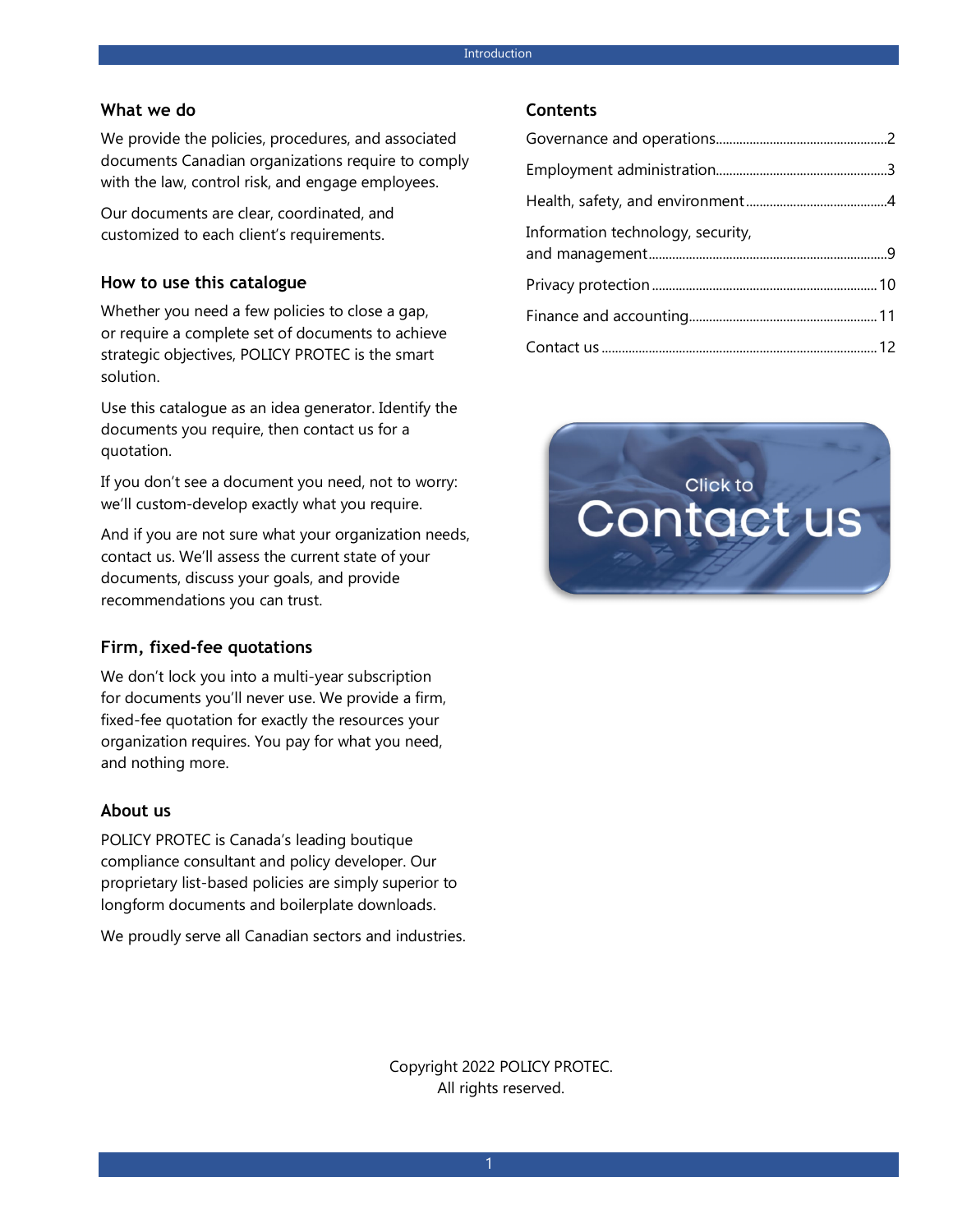

Good governance begins with valid policies. We provide governance and operations documents exactly aligned to your sector, strategy, and culture.

#### **Governance policies**

- **Board governance policy**
- **Board committees policy**
- **Board communications policy**
- **Board conflicts of interest policy**
- **Board development policy**
- **Board member compensation, travel,** and expenses policy
- **Board self-evaluation policy**
- **-** Donations and gifts policy
- **Indigenous peoples engagement policy**
- **Officers' accountability policy**
- And more, written specifically for your governance goals and structure

#### **Specialty Documents**

- Code of ethical conduct
- **Incident reporting playbook**

#### **Operational policies**

- **Accessibility policy**
- Accessible customer service policy (Ontario)
- **Customer service policy**
- **Ethical sourcing policy**
- **External communications policy**
- **Integrated accessibility policy (Ontario)**
- **Intellectual property policy**
- **Physical assets policy**
- **Purchasing policy**
- Quality policy
- Whistleblower policy, external
- And more, developed for specifically for your industry, operations, and requirements

#### **Procedures**

- **Board member recruitment procedure**
- Client complaint procedure
- **Competitive bids purchasing procedure**
- **Open tendering purchasing procedure**
- Purchasing procedure
- **Request for proposals purchasing procedure**
- Return authorization procedure
- **Sole source purchasing procedure**

- **Accessibility law**
- Accreditation standards
- Anti-SPAM law
- **Competitive practices law**
- **Economic sanctions law**
- **Industry-specific regulations**
- **Insurance requirements**
- **Intellectual property law**
- **Whistleblower law**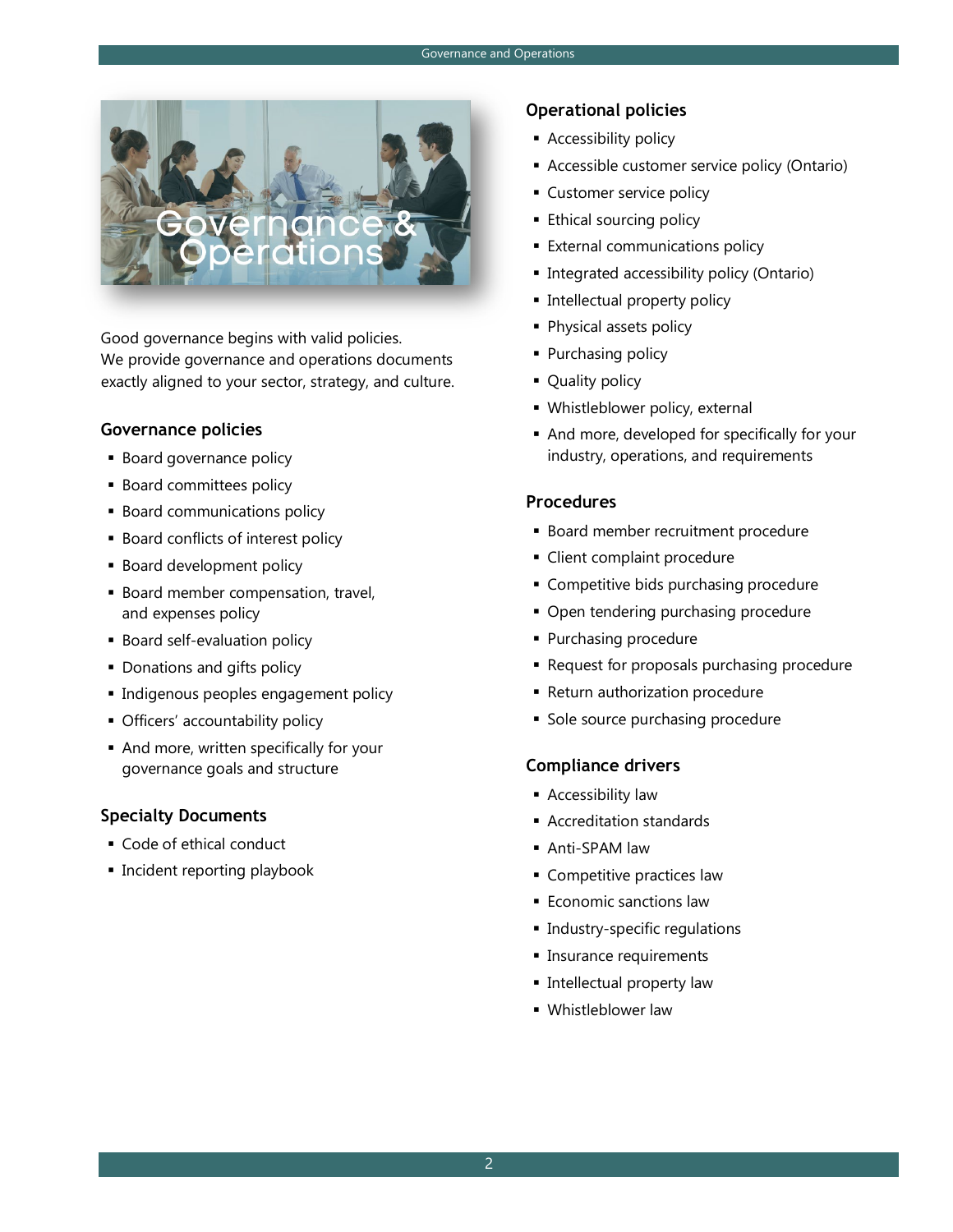

Set your supervisors and employees up for success. Give them comprehensive, trustworthy employment policies, procedures, handbooks, and job aids.

#### **Policies**

- **Accommodation policy**
- Attendance and time-off policy
- **Compensation and benefits policy**
- **Conflicts of interest policy**
- **Diversity and inclusion policy**
- **Employee development policy**
- **Employee information policy**
- **Example 15 Issue resolution policy**
- **Progressive discipline policy**
- Talent acquisition (hiring) policy
- Whistleblower policy, internal
- **Working from home policy**

#### **Procedures**

- **Accommodation request procedure**
- **Benefits claim procedure**
- **Document distribution and attestation procedure**
- **Employee onboarding and offboarding procedures**
- **Issue resolution procedure**
- **Performance improvement procedure**
- **Professional development procedure**
- **Recruitment and selection procedure**
- **Time off request procedure**
- Visitor orientation procedure
- Whistleblower investigation procedure

#### **Employee handbook chapters**

- **Company history, vision, and mission chapter**
- Attendance and time-off chapter
- **Compensation and benefits chapter**
- **Employment administration chapter**
- **Expenses and business travel chapter**
- **Performance management chapter**
- **Talent acquisition chapter**
- **Training and development chapter**

#### **Forms and checklists**

Job aids are forms and checklists that support consistency and provide auditable records.

- Functional abilities assessment form
- **Modified duties and return to work plan**
- **New employee onboarding checklist**
- On-the-job training plan and record form
- **Performance improvement process form**
- **Time off request form**
- **Volunteer orientation checklist**
- **Visitor orientation checklist**
- Whistleblower report form

- **Accessibility law**
- **Employment common law**
- **Employment standards**
- **Human rights law**
- **Labour relations law**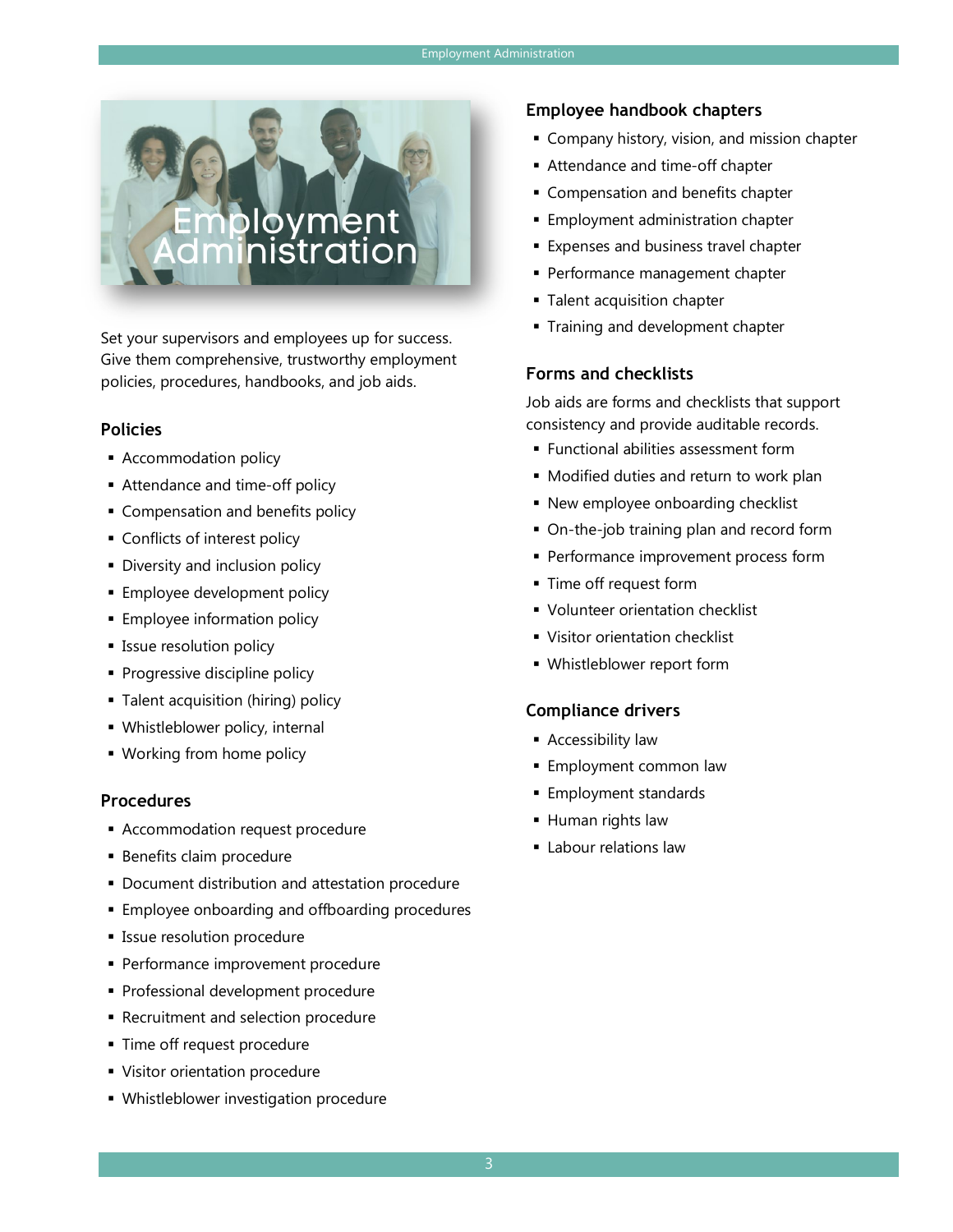

Your organization is required by law to (a) protect the health and safety of workers and (b) protect the natural environment. Let us help you be a health and safety leader.

#### **Services**

- COR-certification consulting
- Formal hazard assessments
- Health and safety system assessments
- **Live training**

#### **Health and safety system manual**

POLICY PROTEC provides organizations wishing to achieve or renew the COR™ certification with, an enterprise health and safety system manual. The manual is completely customized to the organization and its industry, and contains the chapters listed below:

- **Health and safety system overview chapter**
- **Safety roles and responsibilities chapter**
- Qualifications and training chapter
- **Health and safety committees chapter**
- Hazard assessment chapter
- Hazard control chapter
- **Preventative maintenance and inspections chapter**
- Incident reporting and investigation chapter
- **Emergency response chapter**
- Health and safety system administration chapter
- **Document management chapter**

#### **Policies**

- **Blood and bodily fluids exposure policy**
- **Contractors and visitors policy**
- **Corrective actions policy**
- **Drugs and alcohol policy**
- **Emergency preparedness policy**
- **Emergency response policy**
- **Environmental protection policy**
- **Food safety policy**
- **Hazard assessment and control policy**
- **Health and safety governance policy**
- **Health or safety incidents policy**
- Home visits policy
- **Inspections policy**
- Maintenance policy
- Pandemic response policy
- **Personal protective equipment policy**
- Psychological health and safety policy
- Qualifications and training policy
- **Remote working / working from home policy**
- **Sharps handling policy**
- **Tobacco in the workplace policy**
- **Transporting clients policy**
- Vaccinations policy
- **Visitors policy**
- **Volunteer and student safety policy**
- **Weapons in the workplace policy**
- **WHMIS policy**
- Worker participation in health and safety policy
- Working alone policy
- Workplace harassment and discrimination policy
- Workplace impairment policy
- **Workplace violence policy**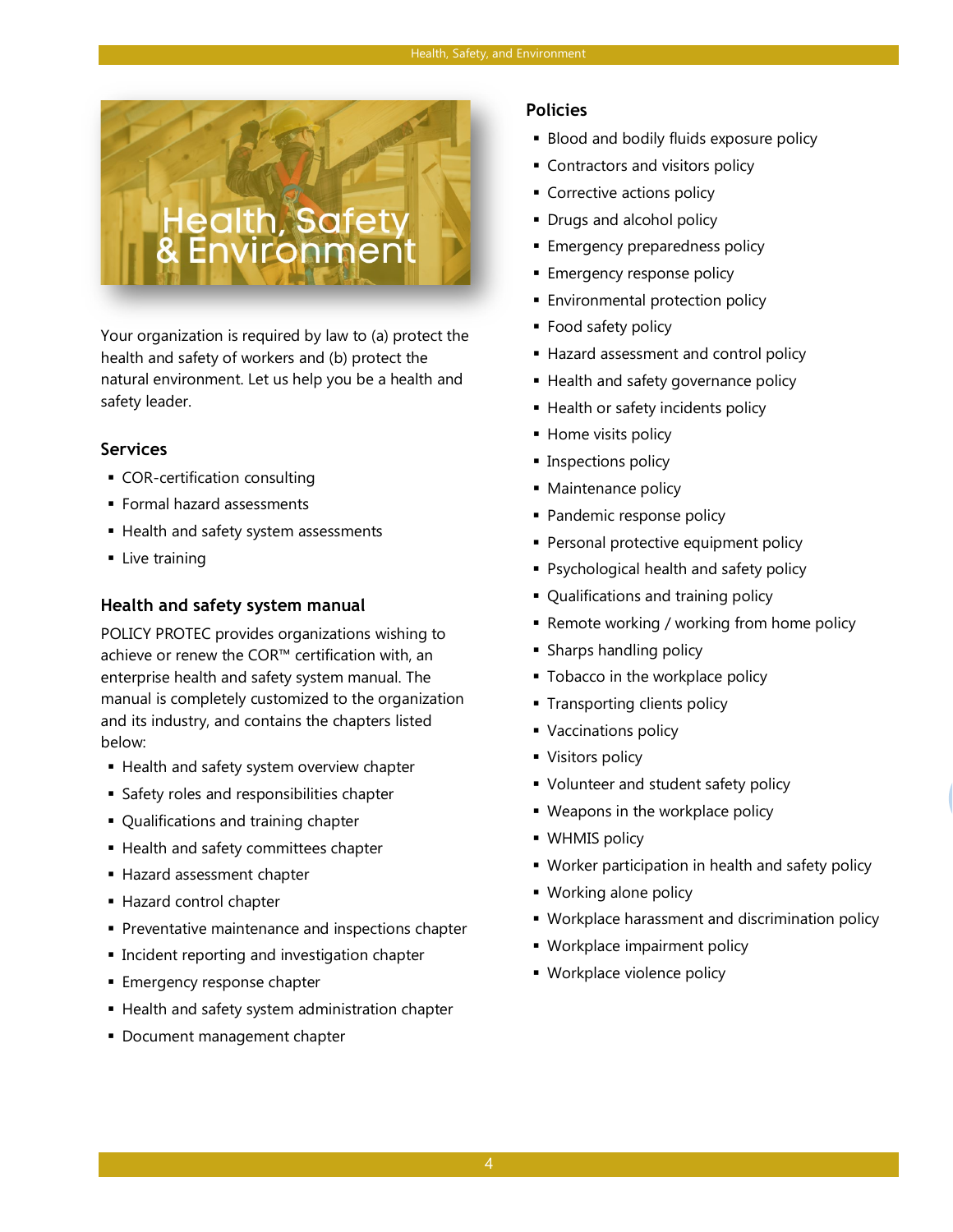#### **Safe operating procedures**

Our safe operating procedures follow a standardized format to ensure consistent execution of key health and safety procedures.

#### **General procedures**

- COVID-19 screening procedure
- Disaster response procedure
- **E**rgonomic assessment request procedure
- Fall protection system procedure
- Formal hazard assessment procedure
- **Hard surfaces sanitization procedure**
- Health and safety orientation procedure
- Incident reporting and investigation procedure
- Lock-out / tag-out procedure
- On-the-job training procedure
- **Reporting to WCB / WSIB procedure**
- Site-specific hazard assessment procedure
- Vehicle inspection procedure
- Vehicle refuelling procedure
- Visitors on site procedure
- Working alone check-in procedure
- Workplace harassment investigation procedure
- Workplace violence investigation procedure
- **Worksite inspection procedure**

#### **Healthcare and social services procedures**

- Blood or bodily fluids clean-up procedure
- Blood or bodily fluids exposure follow-up procedure
- De-escalation procedure
- Difficult patient / client procedure
- Home visit hazard assessment procedure
- **Illicit drugs handling procedure**
- **Illicit weapons handling procedure**
- **Off-property emergency response procedure**
- **Sharps handling procedure**

#### **Emergency response procedures**

Emergency response procedures are "grab-and-go". They are designed to assist workers in actual emergency situations.

- Anaphylaxis first aid procedure
- **Blood or bodily fluid contact procedure**
- **Bomb threat procedure**
- **Building evacuation procedure**
- Building lockdown procedure
- Chemical spill procedure
- **CPR** procedure
- Defibrillation (AED) procedure
- Diesel positive air shut-off procedure
- Emergency message fan-out procedure
- **Environmental spill procedure**
- Medical emergency procedure
- Naloxone first aid procedure
- Physical fight procedure
- Robbery / hold-up procedure
- Sharps injury first aid procedure
- **Shelter in place procedure**
- **Site evacuation procedure**
- Vehicle accident procedures

#### **Training videos**

- **Introduction to your health and safety system**
- **Workplace harassment and violence prevention**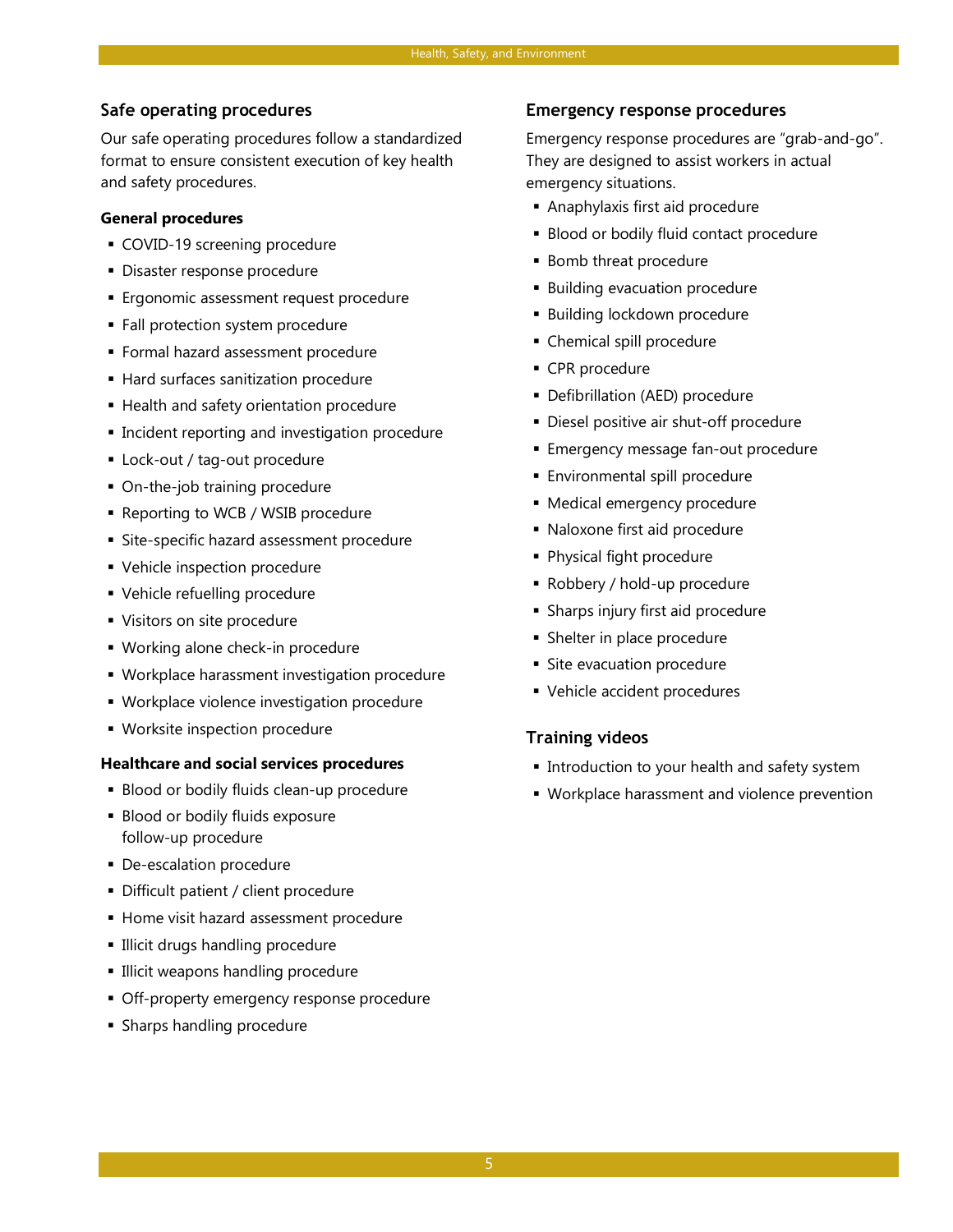#### **Safe work practices**

Safe work practices provide the guidelines, the general "do's and don'ts", for a health or safety topic.

#### **General safe work practices**

- Facilities maintenance
- Fatigue management
- **Fire prevention**
- **Healthy psychological boundaries**
- Manual lifting and carrying
- **Office ergonomics**
- **Safe work planning**
- **Severe weather hazards**
- Slip, trip and fall prevention
- Working alone
- Working safely in heat
- Working safely in cold
- Workplace housekeeping

#### **Equipment and Tools Safe Work Practices**

- **Defective tools or equipment**
- **Using air tools**
- Using fire extinguishers
- **Using ladders**
- **Using propane**
- Using tools, equipment, and machinery

#### **Food handling safe work practices**

- Food safety
- Food and temperatures
- Kitchen

#### **Driving and equipment operation safe work practices**

- **Backing or reversing equipment**
- **Backing or reversing vehicles**
- **Common driving hazards**
- **Defensive driving**
- **Journey management**
- **Example 1** Logging work and driving hours
- **Operating track-mounted vehicles** on off-road sites
- **Operating trucks on off-road sites**
- Refueling
- **Securing loads**
- **Spring road bans**
- Winter driving

#### **Industrial safe work practices**

- **Electrical contracting**
- **Elevated work platforms**
- **Energy control**
- **Environmental spill prevention**
- **Fall protection**
- Ground disturbance
- **Moving equipment by helicopter**
- **Noise mitigation**
- **Overhead power lines**
- **Safe work planning near electrical hazards**
- Site access permission
- Working in confined spaces
- Working in remote locations
- Working on ice
- Working on or near contaminated soil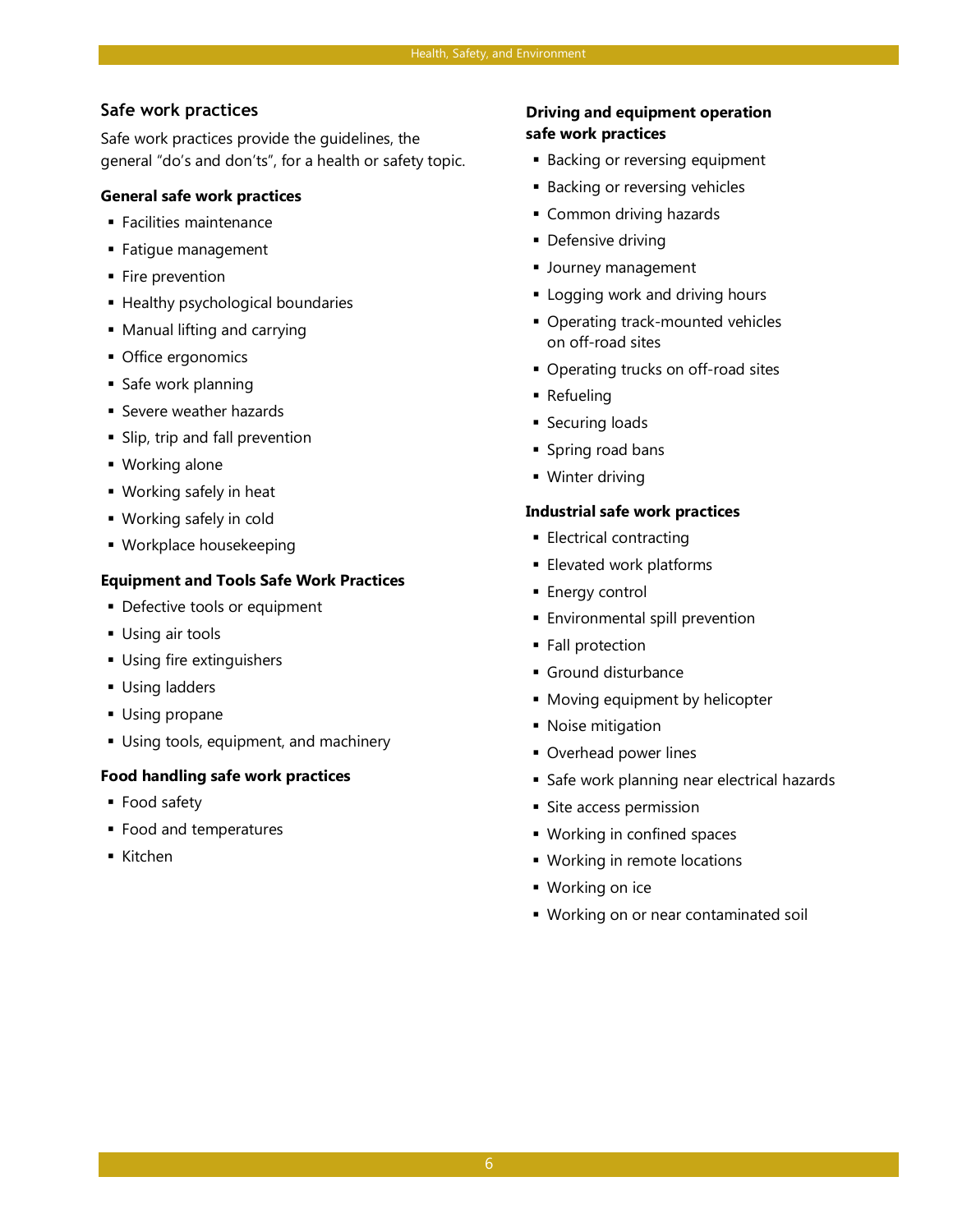#### **Hazards and risks register**

Organizations are required by law to conduct formal hazard assessments. We tailor a comprehensive hazard and risk register specifically for your industry, workplaces, and roles.

#### **Biological hazards and risks**

- Allergens
- Animal waste
- Bacteria / viruses / infectious disease
- Bedbugs / lice / ticks / cockroaches / other insects
- **Blood and bodily fluids**
- COVID-19 / pandemic
- Fungi / moulds
- Human feces / urine / vomit
- **Mice** / pests
- **Sewage**

#### **Chemical hazards and risks**

- **Acids**
- Active pharmaceutical ingredients (APIs)
- Bases / caustic substances
- **Carbon monoxide**
- Chlorine
- Cleaners, household
- Cleaners, industrial
- Cytotoxic drugs
- Drugs, illicit
- **•** Drugs, prescription, general
- **Drugs, prescription, hazardous**
- Fumes / vapours / smoke / gasses
- Hydrogen sulfide
- Paint
- Pesticides
- **Petroleum products**
- **Toxic chemicals**

#### **Physical hazards and risks**

- Animals, domesticated / wild
- **Clutter / inappropriate storage**
- Combustible materials
- **Confined spaces**
- **Driving**
- **Egress, poor / restricted**
- **Electric wiring**
- Ergonomic hazards
- **Explosive substances**
- **Extremely cold ambient temperatures**
- **Extremely hot ambient temperatures**
- **Fixed equipment**
- **Flammable substances**
- **Hidden tripping hazards**
- **Hot surfaces**
- Icy stairs / ramps / sidewalks
- Intruders / trespassers
- Isolated / off-camera workplaces
- **Lifting heavy loads**
- **Lighting**, poor
- **Lightning**
- **Low headroom**
- **Moving equipment / vehicles**
- Noise, loud / sustained
- **Power tools, use of**
- Radiation
- **Repetitive motions**
- Sharps / needles
- **Slippery footing**
- Uneven floors / ramps
- Unwanted touching, sexual
- **Vibration**
- **Violence, threatened, attempted, or actual**
- Weapons, threatened or produced
- Working at heights
- Working in people's homes / suites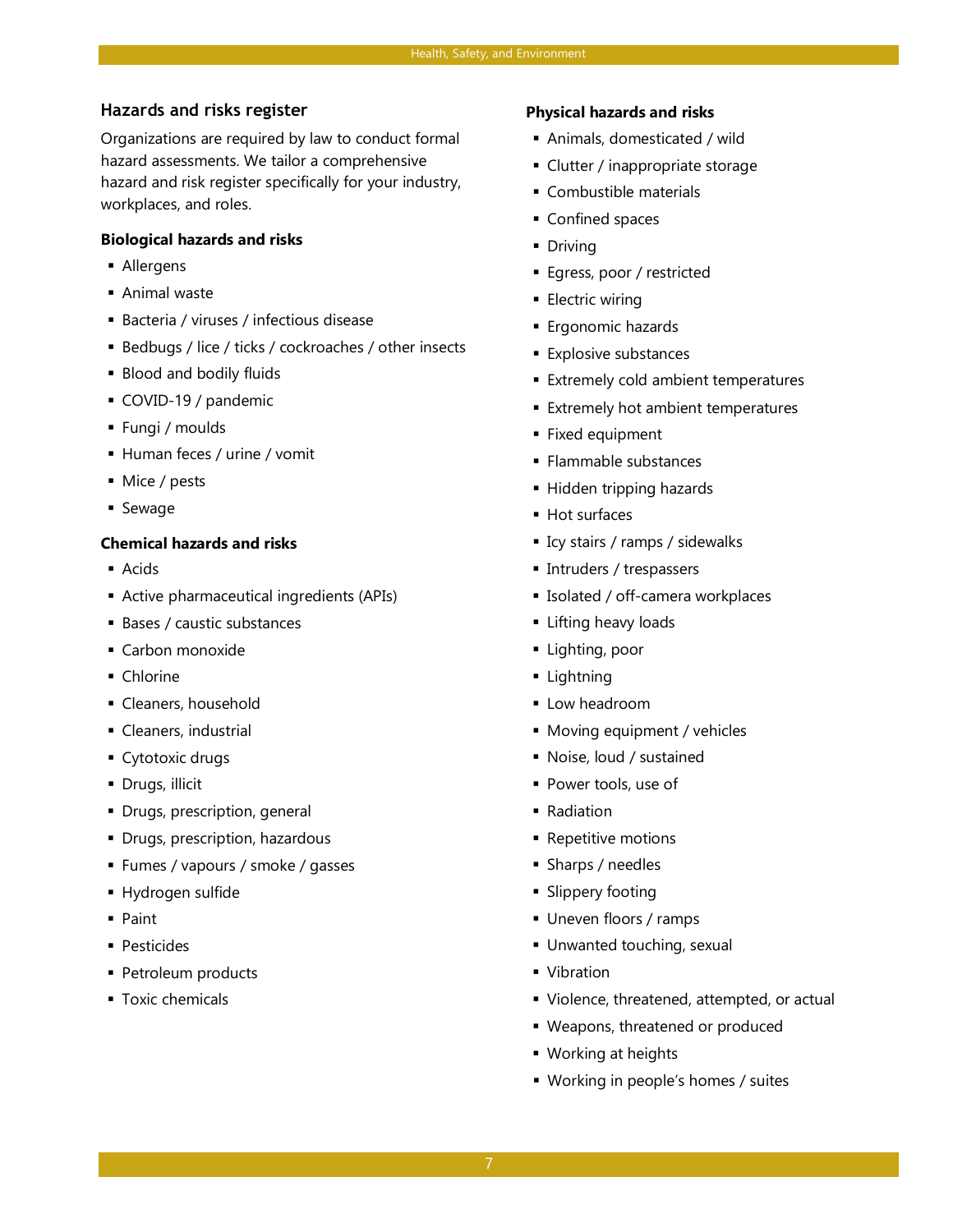#### **Psychological hazards and risk**

- Behavioural escalation
- **Compassion fatique**
- Continual change / novelty fatigue
- Damage to / theft of personal property
- Death of clients / patients
- Fatigue
- **Harassment, bullying / intimidation / manipulation**
- Harassment, sexual / unwanted attention
- Harassment, verbal abuse
- Shift work / long hours / on-call work
- **Short-service employees**
- **Stress**
- Vicarious trauma
- Working alone
- **Working with intoxicated people**
- Working with people with depression / anxiety
- Working with people with psychotic disorders
- Working with people with suicidal or homicidal ideation
- Young workers

#### **Compliance drivers**

- **COR certification standards**
- **Environmental protection law**
- **Hazardous products law**
- National Fire Safety Code of Canada
- Occupational health and safety law
- **Traffic safety law**
- Workers' compensation law

#### **Forms and checklists**

- Commercial vehicle inspection checklist
- **Contractor orientation checklist**
- **Environmental protection laws**
- **Estimators' site hazard assessment form**
- Field-level hazard assessment form
- **Forklift operator certification checklist**
- **Functional abilities assessment form**
- **Home-office hazard assessment**
- **Home visit hazard assessment**
- **Incident investigation form**
- **Incident witness report form**
- **Injury classification form**
- **Modified duties / return to work form**
- New employee orientation form
- **Passenger vehicle inspection checklist**
- Site daily safety planning form
- Visitors' sign-in and sign-out register
- Worksite inspection checklist and form

#### **COR™ certification**

POLICY PROTEC provides organizations with the documents and guidance required to achieve the COR health and safety certification.

Using our proprietary documents, you will achieve COR a fraction of the time required to do the work inhouse—and with better results.

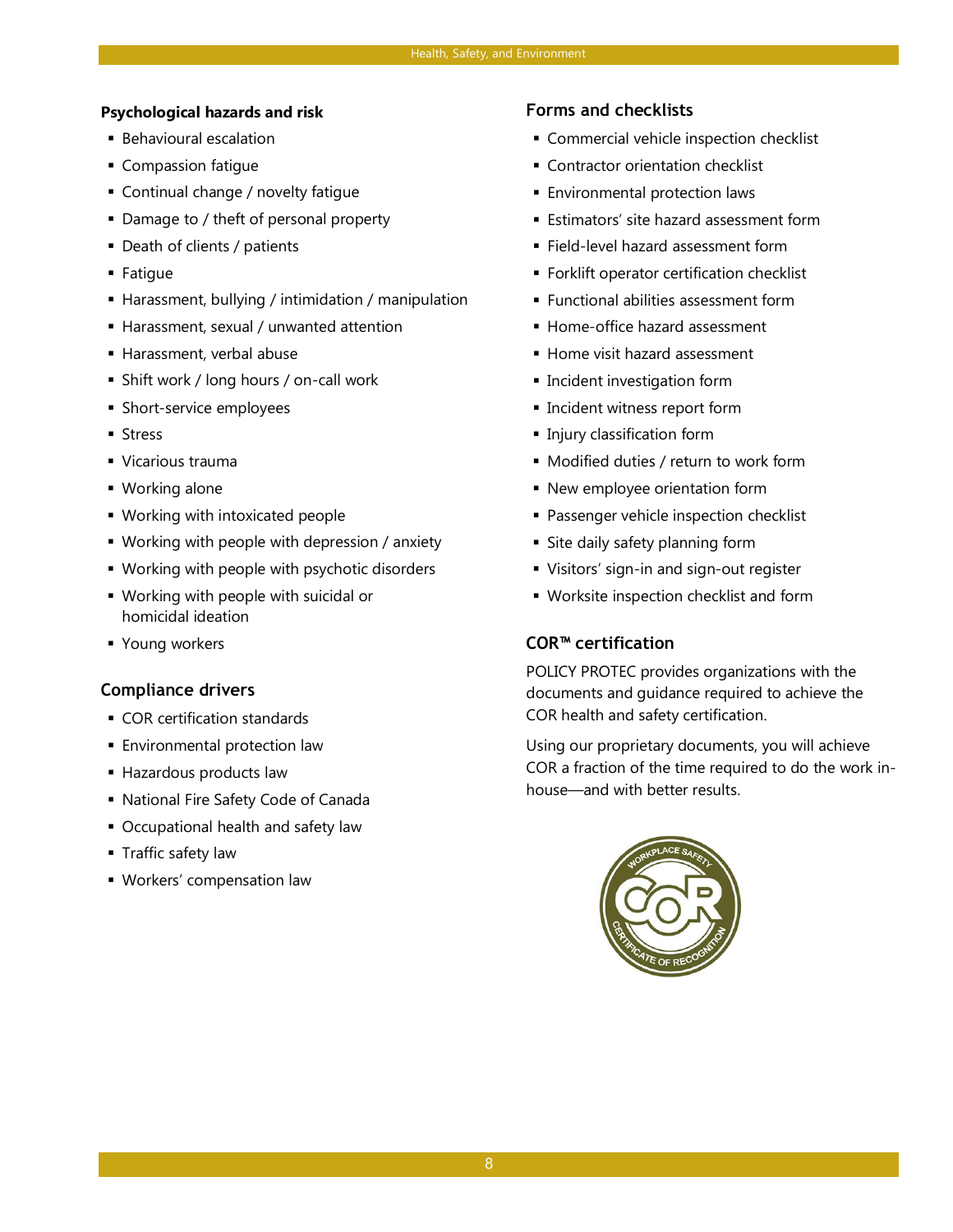

We provide the policies, procedures, and standards required to manage, secure, and use information.

#### **Information technology policies**

- Acceptable use of information technology policy
- **I.T. asset management policy**
- **I.T.** change management policy
- I.T. equipment disposal policy
- **I.T. operations security policy**
- **I.T. project management policy**
- **I.T. risk management policy**
- **Personal device prohibition policy**
- **Software assets policy**
- Wireless networking administration policy

#### **Information security policies**

- **Business continuity policy**
- **Clear screen / clear desk policy**
- **Disaster recovery policy**
- **I.T. physical security policy**
- **Information incident or breach policy**
- **Information security accountability policy**
- **Information security internal audit policy**
- **Information security policy**
- **Information security risk assessment policy**
- **Patch and vulnerability management policy**
- **Remote access policy**
- **Service credentials policy**

#### **Information management policies**

- Digital signature acceptance policy
- **Document management policy**
- **Email policy**
- **Information classification policy**
- **Information records management policy**
- **Records and retention policy**

#### **Procedures**

- **Administrator on-boarding or change procedure**
- **Administrator off-boarding procedure**
- **Business continuity procedures**
- **Disaster recovery procedures**
- I.T. equipment disposal procedure
- **I.T. solution implementation procedure**
- **Information destruction procedure**
- **Information incident or breach procedure**
- **Information security internal audit procedure**
- **User on-boarding or change procedure**
- User off-boarding procedure
- Vendor selection procedure

#### **Standards**

- Access logs standard
- Account lock-out standard
- Backup standards
- **Device naming standard**
- **Information retention standards**
- **Encryption standards**
- **Software development standards**

- Cyber security standards (e.g. ISO 27001)
- **Cyber-security insurance**
- **Data protection law**
- **Privacy law**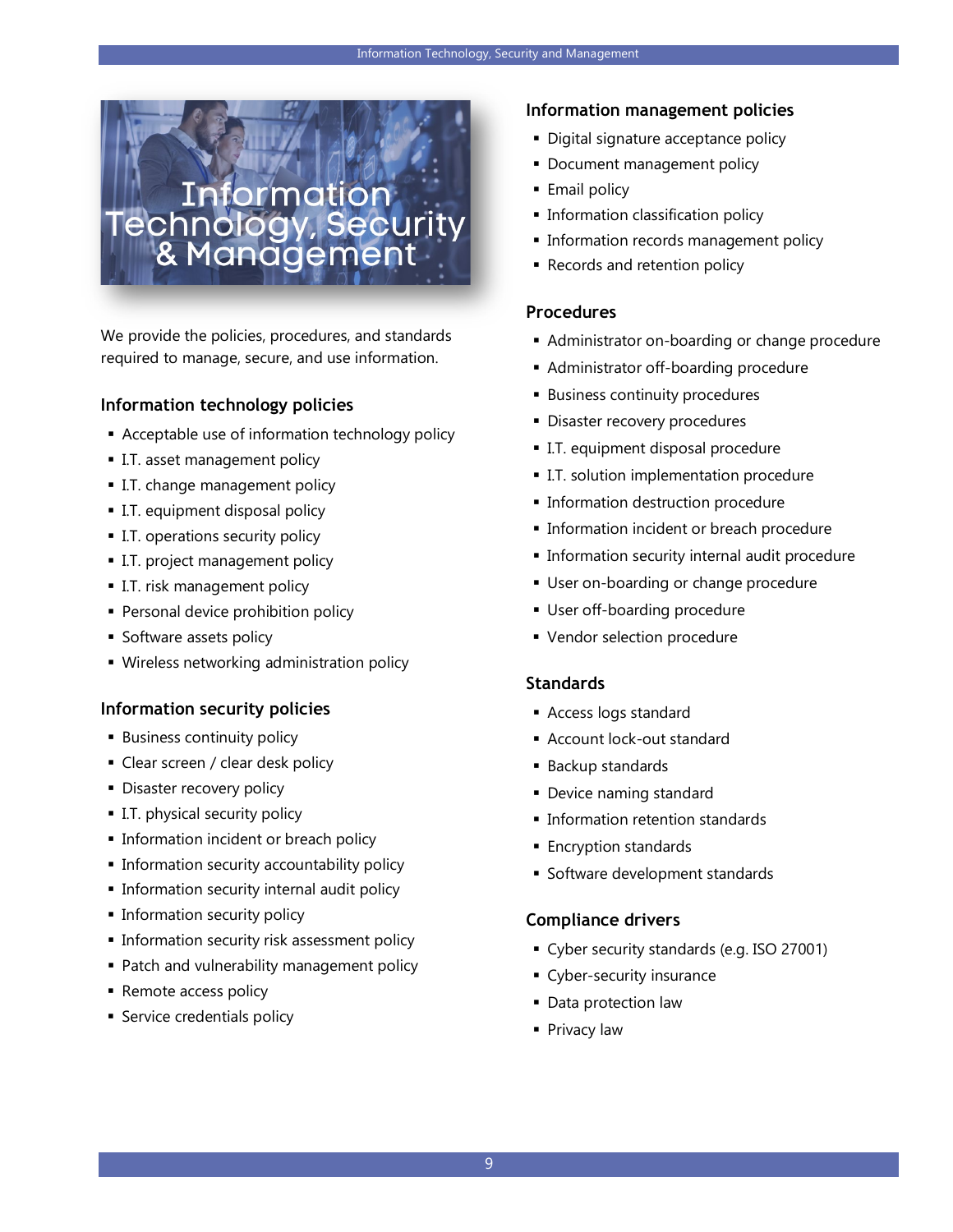

We provide the documents required to effectively manage the privacy and data protection function. Supporting custodians of financial and health information is a POLICY PROTEC specialty.

#### **Policies**

- Access and correction of health information policy
- Collection, use, and disclosure of health information policy
- **Data use evaluation policy**
- **Information security in contracting policy**
- **Personal and health information privacy policy**
- Privacy and security audit policy
- **Privacy and security risk management policy**
- **Privacy and security risks and mitigation policy**
- **Privacy breach management policy**
- **Privacy charter and principles**
- **Privacy impact assessment policy**
- **Protection of health information policy**
- **Records security classifications policy**
- **Use of health information for research policy**

#### **Procedures**

- **Amending or correcting health** information procedure
- **Disclosing health information** for research procedure
- **EMR** activity audit procedure
- **Evaluation procedure**
- **Fax number registration procedure**
- **Faxing procedure**
- Manually recording the disclosure of health information procedure
- **Privacy breach procedure**
- **Privacy impact assessment procedure**
- **Providing access to health information procedure**
- Recording a patient's expressed wishes procedure
- **Releasing health information procedure**

- **Cybersecurity standards**
- **Data protection law**
- **Electronic medical records regulations**
- **Health information law**
- Human rights law
- Privacy law
- Professional standards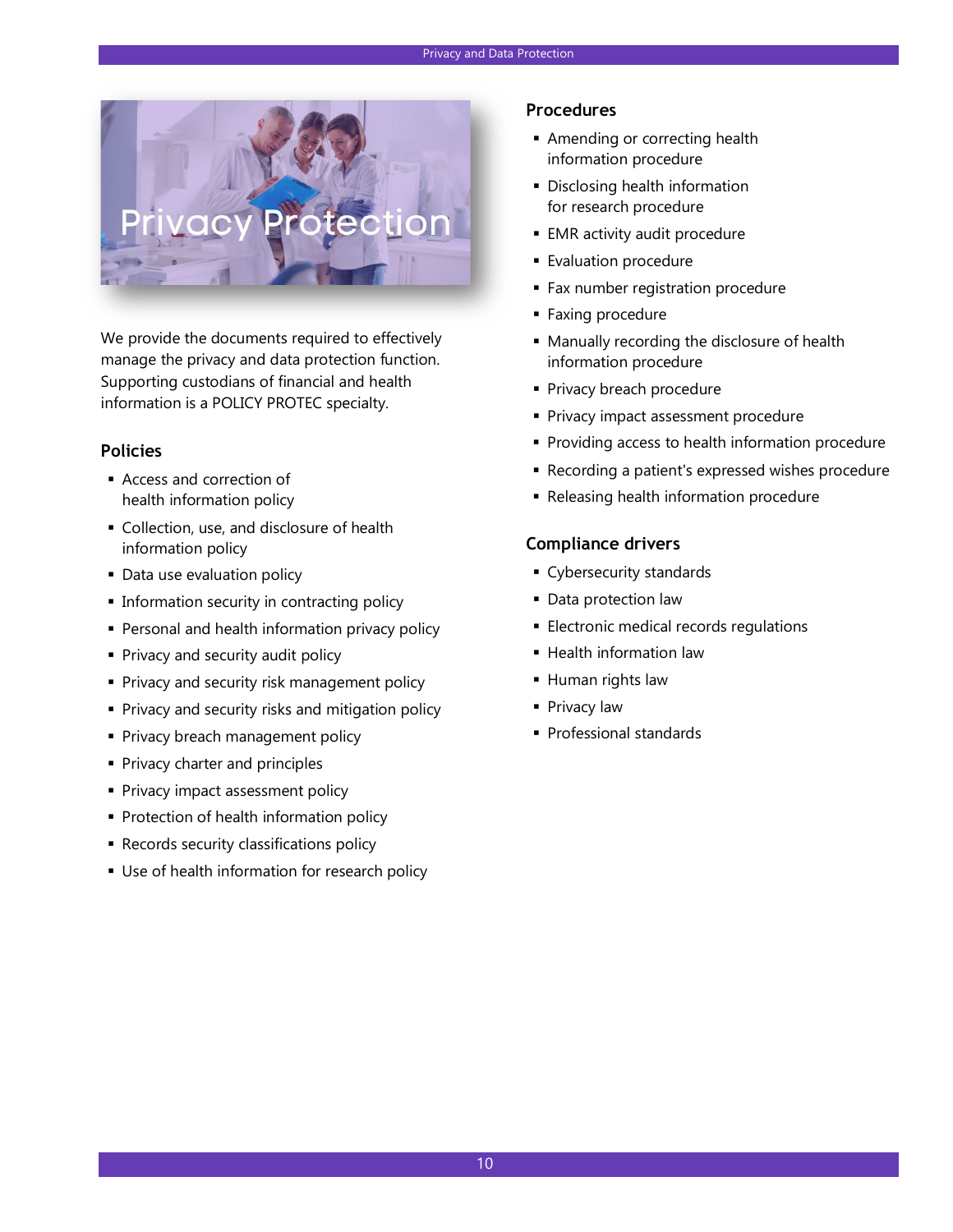

Fiduciary due diligence begins with clear, comprehensive financial policies, procedures, and authorities.

#### **Policies**

- Annual audit and auditors policy
- Anti-money laundering and terrorist financing policy
- **Approval authorities policy**
- **Bank accounts and signing authority policy**
- Basis of accounting policy
- **Budget amendment policy**
- Capital expenditure policy
- Cash management and investment policy
- Conflicts of interest (financial) policy
- **Credit approval policy**
- **Discounts policy**
- **Donations and gifts policy**
- **Expense reimbursement policy**
- **Financial reporting and review policy**
- **Internal financial controls policy**
- Operational stability fund policy
- Purchasing policy
- **Risk management policy**
- **Segregation of duties policy**
- **Terms and conditions of sale and** warranties policy
- Unbudgeted expenditures policy

#### **Procedures**

- Accounts receivable procedure
- **Business plan amendment procedure**
- Capital expenditure request and approval procedure
- **Cash receipts and deposits procedure**
- **Changes to budget procedure**
- **Competitive bids purchasing procedure**
- Credit card procedure
- Expense pre-approval procedure
- **Financial reporting and review procedure**
- **Invoice approval and payment procedure**
- **Monthly close procedure**
- Open tendering purchasing procedure
- **Requests for proposals (RFP) procedure**
- **Sole source purchasing procedure**
- **Timesheet review and approval procedure**
- **Unbudgeted expenditures procedure**
- **Vendor prequalification procedure**
- Wire transfer procedure

#### **Authority appendices**

- **Bank authorized signatories appendix**
- **Budgeted financial authorization limits appendix**
- **Financial payment authorization limits appendix**
- **Purchasing methods limits appendix**
- Unbudgeted financial approval limits appendix

- Accounting standards and principles
- Anti-money laundering law
- Audit results
- **Customs law**
- **Free trade law**
- **Securities law**
- **Taxation law**